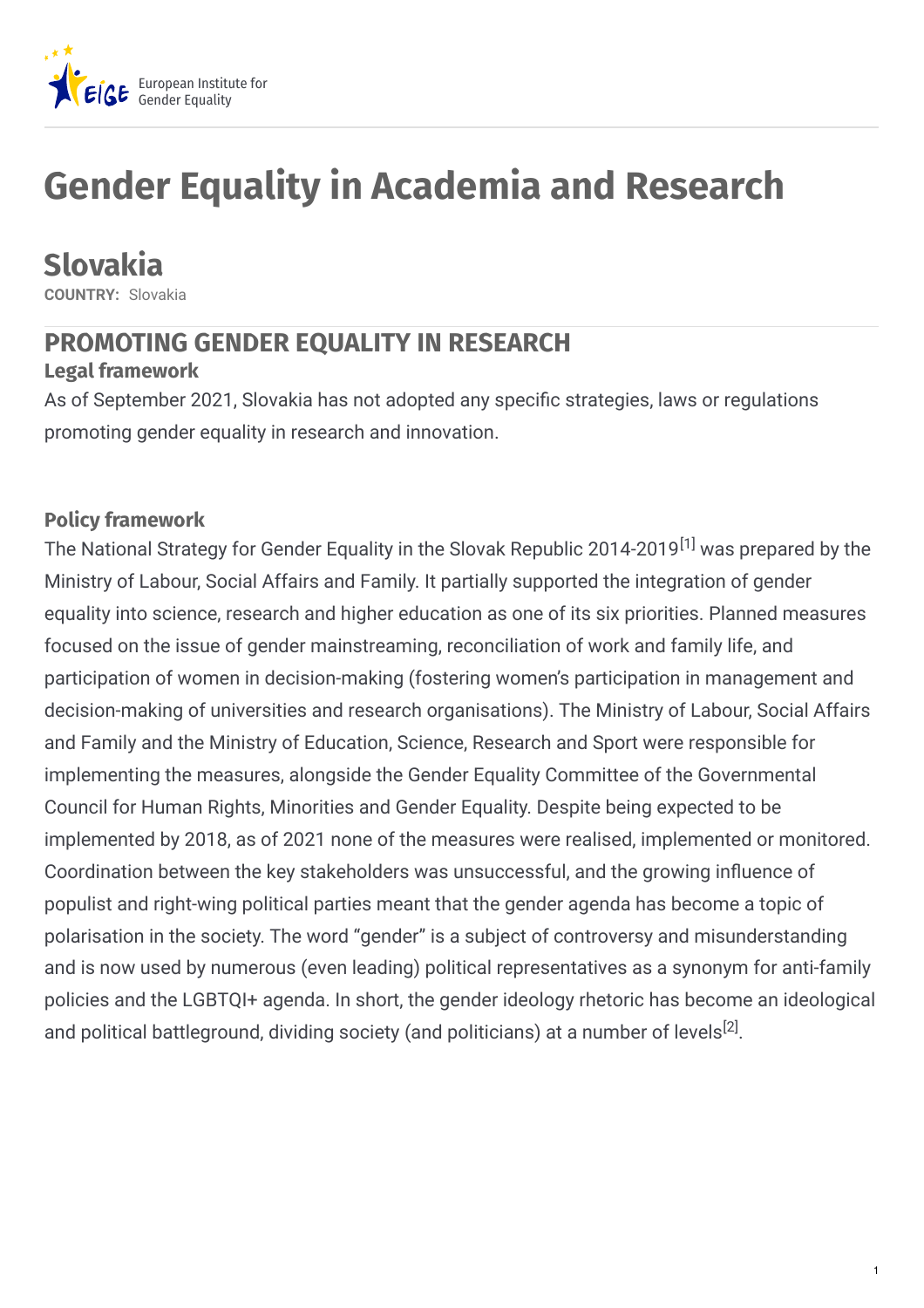Since the creation of the new coalition government in March 2020, the Department of Gender Equality and Equal Opportunities of the Ministry of Labour, Social Affairs and Family) has been renamed the Department of Equality between Women and Men and Equal Opportunities (so as to avoid the word "gender"). It was also restructured and moved under the remit of Family Policy. A new Department of Horizontal Principles – Equality between Men and Women and Non-Discrimination was also established under the section of Family Policy<sup>[3]</sup>.

The funding schemes of the Ministry of Labour, Social Affairs and Family and its equality department(s) demonstrated a new approach to the gender equality agenda. No feminist organisations received financial support - only pro-family and pro-life organisations received funding (despite the efforts of an official independent review panel) $^{[4]}$ .

In April 2021, the Slovak Government adopted the "State Strategy for Equality between Women and Men and Equal Opportunities 2021-2027" and its Action Plan, prepared by the Department of Equality between Women and Men and Equal Opportunities. The Strategy and Action Plan have eight priorities, including "equality between women and men and equal opportunities in education, research and science". This priority does not meet the requirements of the EU and Horizon Europe, but, rather, focuses on lower-level education, combating stereotypes, violence against women and children, and sexual harassment. In general, it emphasises the importance of combating violence against women and children, supporting families and single mothers, and encouraging men to takeup parental leave<sup>[5]</sup>.

The Slovak Centre of Scientific and Technical Information (CVTI<sup>[6]</sup>) is part of the Ministry of Education, Science, Research and Sport. It is responsible for supporting the Horizon research programmes and European Research Area (ERA)-related activities. The CVTI is the only public institution carrying out initiatives related to gender equality in research and innovation.

The CVTI organises the annual "Scientist of the Year" competition, in cooperation with the Slovak Academy of Sciences and the Union of Associations for Science and Technology. It rewards and publicises outstanding scientific results. In 2015, a new category was added  $-$  "Woman Scientist of the Year", with the competition rewarding women and men scientists separately. Other categories ("Young Scientist", "Scientist in Technology" or "Lifelong Achievement") remained gender-neutral. In 2017, "Woman Scientist of the Year" was cancelled with no explanation, with the main award now called "Scientist of the Year", using a masculine grammar form.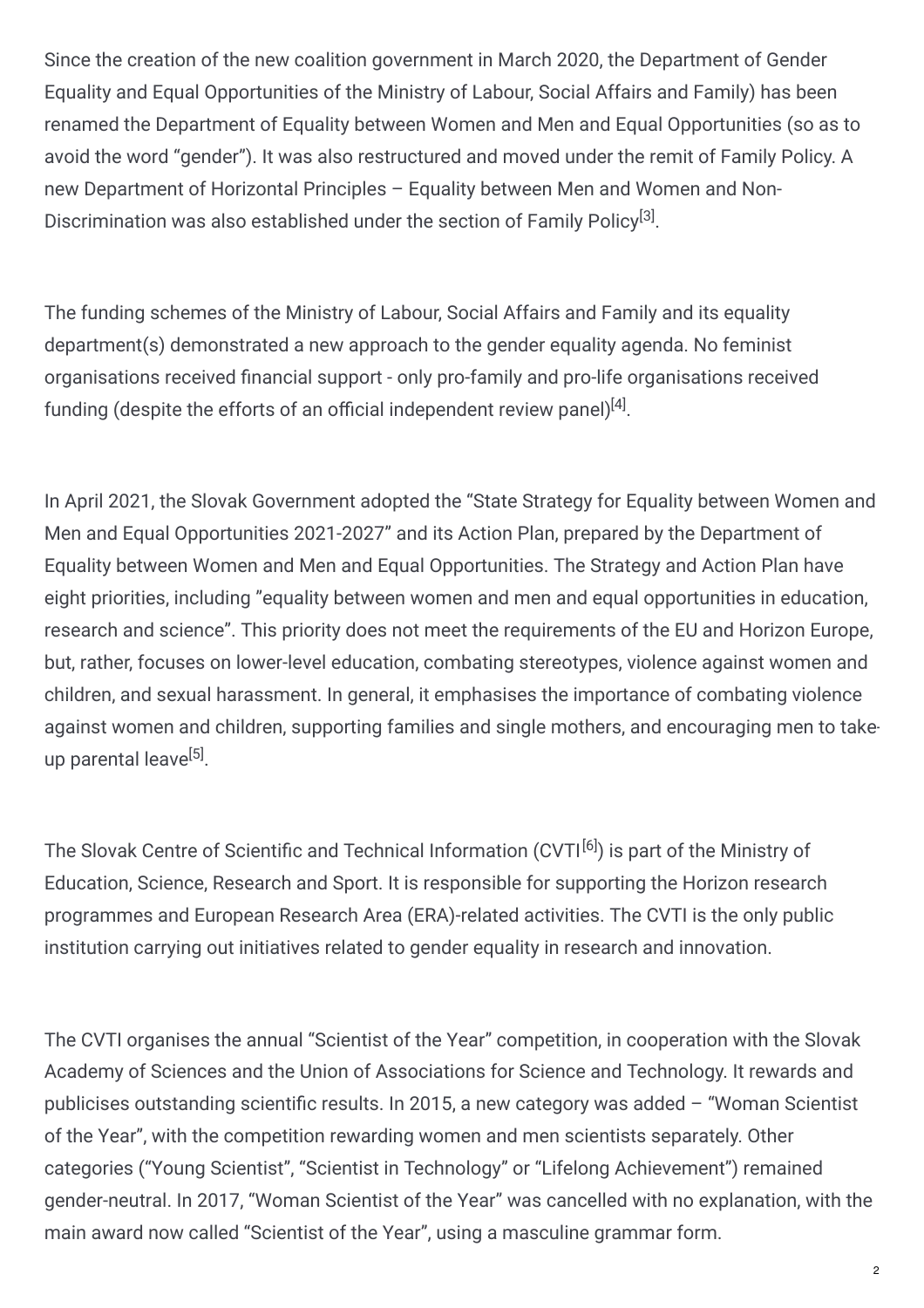The CVTI managed a sub-webpage, "Women in Science", focusing on women in science and research. It contained information on relevant national and EU documents, including results from international projects on gender equality in research and innovation. It also promoted women scientists from a historical perspective and presented interviews with successful contemporary women scientists. This initiative ended in 2019, when the Centre's new website was introduced, featuring a new ERA portal<sup>[7]</sup>. That portal presents gender equality in research<sup>[8]</sup> by introducing key EU documents and deliverables of selected EU projects with Slovak participation. Inspiring personal interviews with women scientists no longer feature.

The CVTI is a key organiser of information days and workshops on Horizon 2020 and Horizon Europe. A presentation on gender aspects is always an integral part of these workshops. It also arranges ad hoc seminars on gender equality in research and innovation, such as the gender equality dimension in Horizon 2020 and Horizon Europe. The CVTI's most recent initiative aims to support research organisations to prepare their Gender Equality Plans (GEPs). It has established a network of research organisations' representatives and experts to support universities that need help in preparing their GEPs. The Centre is also preparing basic guidelines on developing GEPs. Despite these positive initiatives, the CVTI's activities do not have a significant impact on official national strategies and policies, which remain lacking.

#### **Other stimulatory initiatives**

Between 2007 and 2013, the Slovak-Czech Women's Fund awarded the Ludmila Cuchranova Memorial Stipend. Stipends were awarded to women doctoral students in STEM disciplines to cover their travel expenses to international conferences. The stipend aimed to support women scientists in research areas where women are underrepresented in order to promote their research and develop their scientific careers.

In 2019, the ESET Foundation (part of the private IT security company ESET) launched the " **ESET Science Award"** to publicly recognise exceptional (women or men) individuals in science. All ESET activities demonstrate an interest in and support for gender equality/diversity policies. The company is an example of how a private sector company can contribute to changing institutional cultures regarding equality/diversity practices and policies. ESET's award ceremonies are broadcast at prime time by Slovak Television, demonstrating the importance of science in society and celebrating the work of women and men scientists.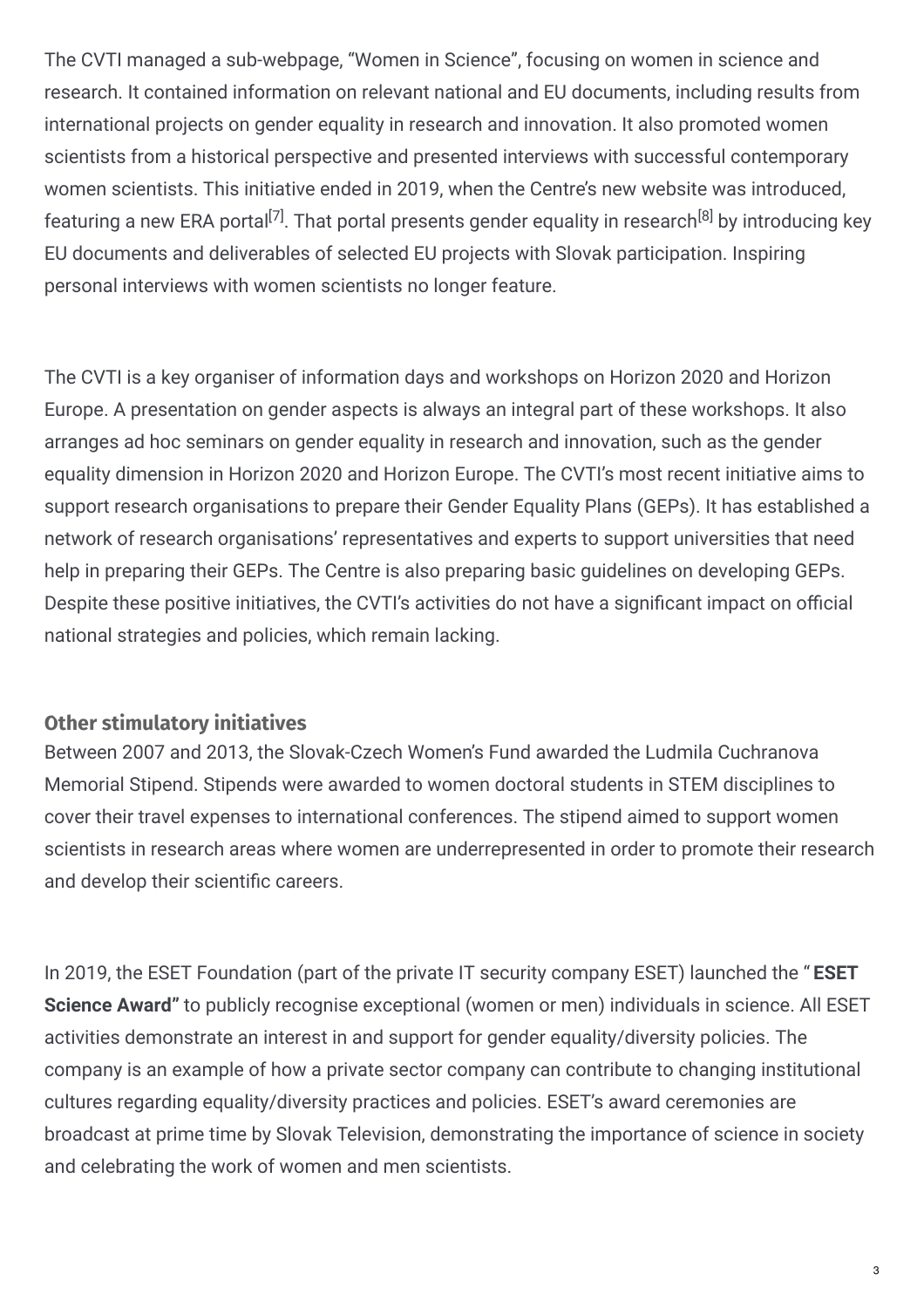#### **Key actors**

The CVTI is the only national institution that carries out initiatives to promote gender equality in research and innovation.

## **INITIATIVES FOR GENDER EQUALITY BY RESEARCH PERFORMING ORGANISATIONS**

Gender equality initiatives in public research organisations are generally project-based and are not embedded within institutions' strategic goals and structural activities. They typically consist of short-term activities (seminars, conferences, training), lacking long-term vision, impact or drive for institutional structural change. Sex-disaggregated data collection and research on the position of women in academia remain rare in Slovak research organisations, largely because the Ministry of Education, Science, Research and Sport does not require the collection of sex-disaggregated data.

Gender equality initiatives at the Slovak Academy of Sciences (SAS) included a 2002 empirical survey (including in-depth interviews) of the situation of women working as researchers in SAS The survey examined the need for a specific intervention and led (indirectly) to the creation of the socalled children's corner. In 2005, SAS sought to contribute to structural change by establishing an Equal Opportunity Committee. The initiative did not last long, with the Committee active for only a few years. In 2020, SAS became a member of the Horizon 2020 ATHENA project, and is in the process of preparing its first GEP.

The Faculty of Informatics and Information Technology of the Slovak University of Technology in Bratislava implemented the "You, too, in IT" (*Aj ty v IT*) project since 2013 (together with the civic association, *Aj ty v IT*). This project aims to attract women and girls into informatics and IT. The project webpage<sup>[9]</sup> promotes women in informatics through personal stories, information on IT professions and study programmes. The Faculty and civic association organise workshops for girls and young women, as well as mentoring programmes for students interested in studying informatics. Since 2014, they have organised "Girls' Day", which sees IT companies and institutions welcome girls aged 14-18 to visit their facilities (e.g. ESET). In 2021, the Faculty started developing a GEP in order to meet Horizon Europe programme requirements. The Project Management Department was charged with preparing the GEP.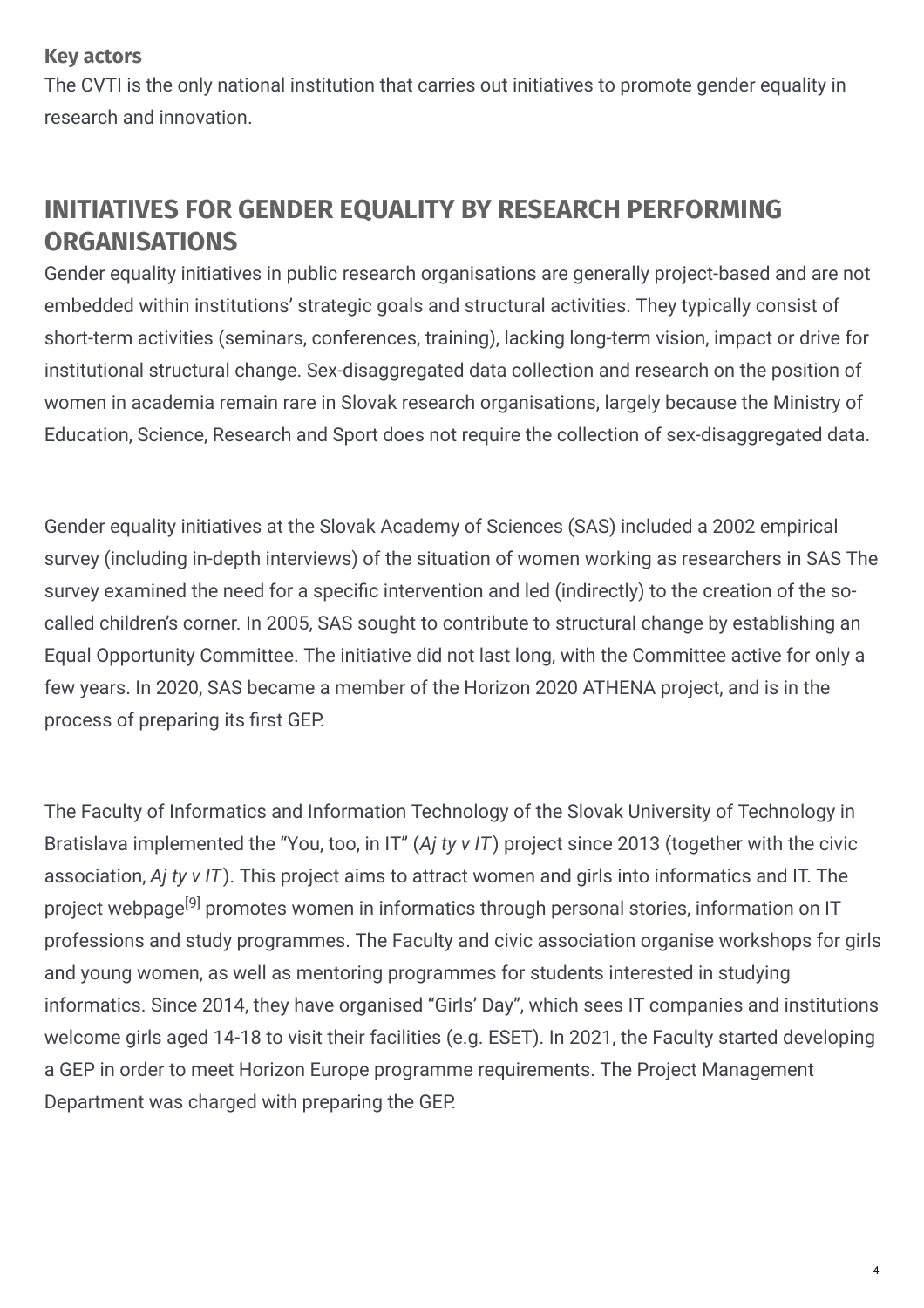Research funding organisations have not been active partners in gender equality in the research and innovation agenda. Some progress is evident, however. The Slovak Research and Development Agency (*Agentúra pre podporu vedy a výskumu*, SRDA) is participating in the Horizon 2020 project "Grant Allocation Disparities from a Gender Perspective" (GRANteD)<sup>[10]</sup>.

## **RELEVANT EXAMPLES OF PRACTICES**

#### **Gender Equality Strategy/GEP**

Pavel Jozef Šafárik University in Košice was the first Slovak university to voluntarily prepare a gender equality strategy. In 2017, a working group consisting of five people from several faculties was formed, on the initiative of top management. The group undertook a gender audit, analyses of numerous international documents, studies and report and qualitative surveys before drafting the Gender Equality Strategy. The Rector subsequently restructured the group as an advisory body, the "Advisory Board for Gender Equality". It built on the Gender Equality Strategy and prepared the Gender Equality Plan for 2020-2022. The plan is connected to the Human Resources Excellence in Research Award, granted to the University by the European Commission in the framework of the Human Resources Strategy for Researchers (HRS4R) in 2021.

At Ž*ilina University*, the ERA Chair project, ERAdiate, prompted consideration of a GEP. One of the initiatives discussed during the project was an opportunity to take part in the Horizon 2020 CHANGE project. That project saw the University organise a number of activities, such as an exhibition on women scientists and a series of workshops for research organisations and funding organisations. A GEP was developed and is expected to be adopted by the end of 2021.

Comenius University (*Univerzita Komenského*, UK) is the oldest Slovak university and also the most complex, with 13 faculties. It has a Centre for Gender Studies in the Faculty of Arts , which has provided university education in Gender Studies since 2001(the only one of its kind). Participation in the Horizon 2020 Equal4Europe project provided the Centre with an opportunity to influence the gender equality strategy at UK. It undertook quantitative and qualitative surveys, which will form the basis of its first gender equality strategy and GEP.

The Faculty of Materials, Science and Technology at the Slovak University of Technology is another research organisation that developed a GEP (2021) within the EU-funded Horizon 2020 "Gender equality in STEM Research" (CALIPER) project.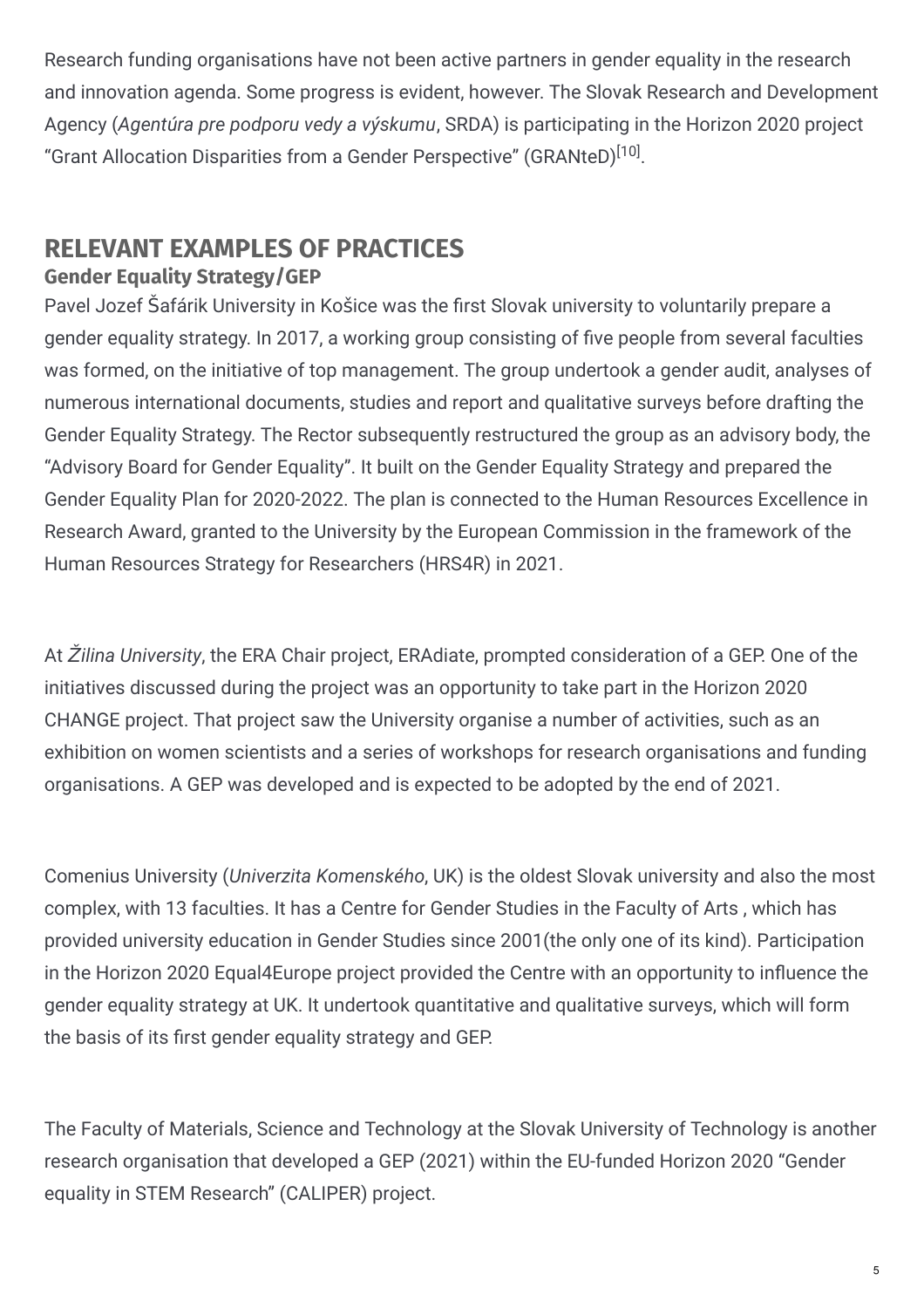#### **Career Development Plan (CDP)**

In 2013, the Faculty of Health Care and Social Work at *Trnava University* developed a GEP (as part of the FP7 project, GENOVATE). The GEP included a measure to implement a CDP for university research employees. The project team took a participatory approach to developing the CDP. It mapped the state-of-play in two faculties, collected sex-disaggregated data on research and education employees, interviewed the Human Resources Department of the Rectorate and personnel administrators of both faculties, surveyed research employees, and distributed questionnaires on gender equality at awareness-raising activities. The inclusion of surveys, questionnaires and discussions demonstrated evidence-based policy-making, contributed to raising awareness of gender equality and the policy itself, and created a sense of ownership within the two faculties.

*Matej Bel University* in *Banská Bystrica* developed gender equality policies and a GEP as part of the Human Resources Excellence in Research award (HRS4R). It was the first Slovak institution to receive the award in December 2018. Planning a GEP was part of the HRS4R Action Plan. Working towards the award made it easier to discuss and agree the need to develop a GEP at the top management level. The Vice-Rector for Research established a working group on gender equality that collected sex-disaggregated data and conducted focus groups. The GEP was developed using the EIGE's GEAR tool and results of a number of successful EU projects, and is expected to be adopted by the end of 2021. This example suggests the HRS4R agenda is a useful way of overcoming resistance.

#### **Footnotes**

[1] text text

[2] text text

[1] https://www.gender.gov.sk/en/files/2015/06/Strategy\_EN.pdf

[2] Valkovičová, V. and Meier, P., "Everyone has the right to their opinion: 'Gender Ideology' Rhetoric and Epistemic Struggles in Slovak Policymaking", Social Politics, 2021, pp. 1-20.

[3] This department chose "equality between men and women" rather than "equality between women and men", as per the other department.